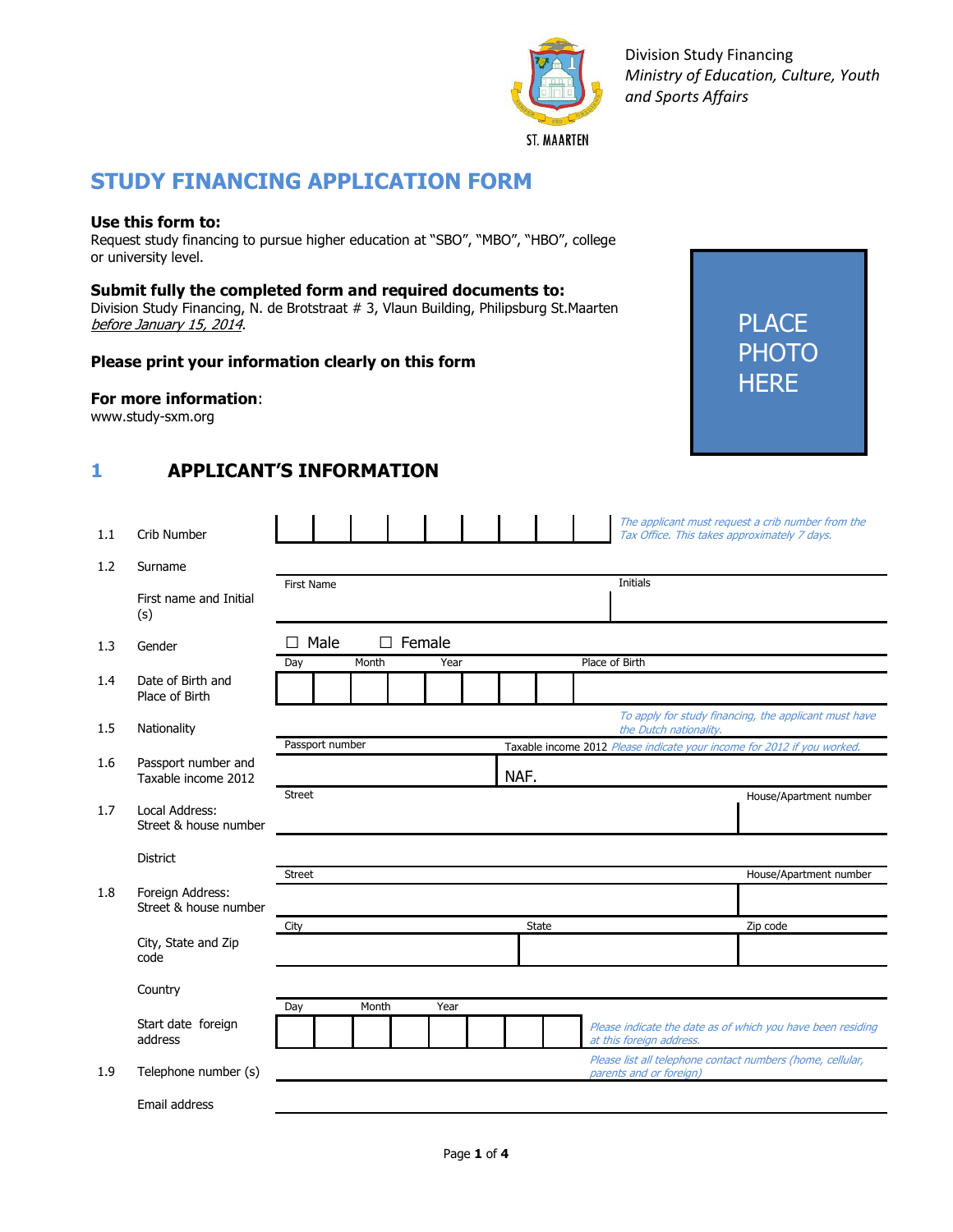## **2 STUDY INFORMATION**

| Name of the country where you intend<br>to study (List only 1)<br>Name of the study or degree program<br>for which you are requesting study<br>financing |                                                                      |                                            |                        |                                          |                                      |                |                   |                                                                                                                     |  |  |  |
|----------------------------------------------------------------------------------------------------------------------------------------------------------|----------------------------------------------------------------------|--------------------------------------------|------------------------|------------------------------------------|--------------------------------------|----------------|-------------------|---------------------------------------------------------------------------------------------------------------------|--|--|--|
| Name of the educational institution(s)                                                                                                                   |                                                                      |                                            |                        |                                          |                                      |                |                   |                                                                                                                     |  |  |  |
|                                                                                                                                                          | Day                                                                  |                                            |                        |                                          |                                      |                | Duration of study |                                                                                                                     |  |  |  |
| Start date of your study and duration of<br>study                                                                                                        |                                                                      |                                            |                        |                                          |                                      |                |                   | Years                                                                                                               |  |  |  |
| What is the educational level of the<br>2.5<br>study you listed under point 2.2?                                                                         |                                                                      | SBO/MBO<br>Level 3<br>$\Box$ Level 4<br>П. |                        |                                          |                                      |                |                   |                                                                                                                     |  |  |  |
| select both bachelor and master                                                                                                                          | Associates (for career schools only)                                 |                                            |                        |                                          |                                      |                |                   |                                                                                                                     |  |  |  |
|                                                                                                                                                          | Bachelor (college, HBO or university)<br>$\Box$ Master               |                                            |                        |                                          |                                      |                |                   |                                                                                                                     |  |  |  |
| Are you directly admissible to the study<br>that you listed under point 2.2?                                                                             | <b>Please go to section 3</b><br>Yes<br>$\Box$                       |                                            |                        |                                          |                                      |                |                   |                                                                                                                     |  |  |  |
|                                                                                                                                                          | H                                                                    |                                            |                        |                                          |                                      |                |                   |                                                                                                                     |  |  |  |
| Indicate why not?                                                                                                                                        |                                                                      |                                            |                        |                                          | $\Box$                               |                |                   |                                                                                                                     |  |  |  |
|                                                                                                                                                          |                                                                      |                                            |                        |                                          | П                                    | No MCAT scores |                   |                                                                                                                     |  |  |  |
|                                                                                                                                                          |                                                                      |                                            |                        |                                          |                                      |                |                   |                                                                                                                     |  |  |  |
| Name of the study which you will be<br>pursuing                                                                                                          | <b>General Transfer Associates</b><br>General Liberal Arts<br>$\Box$ |                                            |                        |                                          |                                      |                |                   |                                                                                                                     |  |  |  |
|                                                                                                                                                          |                                                                      |                                            |                        |                                          |                                      |                |                   |                                                                                                                     |  |  |  |
|                                                                                                                                                          | VWO -and IB program students may                                     |                                            | No<br>Other:<br>Other: | Month<br>the first year<br>No SAT scores | Year<br>Unable to declare a major in |                |                   | Please list the official name of study or degree program<br>Not admissible to school as an<br>international student |  |  |  |

## **3 EDUCATION**

| 3.1 | Do you have a high school diploma?                                                           | Please go to 3.2<br>Yes                                                                                   |                                       |                  |      |  |  |  |                                       |                                       |  |  |  |  |  |
|-----|----------------------------------------------------------------------------------------------|-----------------------------------------------------------------------------------------------------------|---------------------------------------|------------------|------|--|--|--|---------------------------------------|---------------------------------------|--|--|--|--|--|
|     |                                                                                              | No.<br>$\Box$                                                                                             |                                       | Please go to 3.3 |      |  |  |  |                                       |                                       |  |  |  |  |  |
|     |                                                                                              | Day                                                                                                       | Month                                 |                  | Year |  |  |  |                                       |                                       |  |  |  |  |  |
| 3.2 | When did you graduate?                                                                       |                                                                                                           |                                       |                  |      |  |  |  |                                       |                                       |  |  |  |  |  |
|     | List the type of high school diploma(s)<br>Please go to 3.4, if you are not                  | $IB$ $\Box$<br>$HAVO$ $\Box$<br>$CXC \square$<br>$GED$ $\Box$<br>$PKL$ $\Box$<br>VWO.<br>TKL □<br>$\perp$ |                                       |                  |      |  |  |  |                                       |                                       |  |  |  |  |  |
|     | currently pursuing a higher level<br>high school diploma                                     | Other:<br>Canadian $\Box$<br>American $\Box$                                                              |                                       |                  |      |  |  |  |                                       |                                       |  |  |  |  |  |
| 3.3 | Name of current school                                                                       |                                                                                                           |                                       |                  |      |  |  |  |                                       |                                       |  |  |  |  |  |
|     | Type of diploma expected and expected                                                        | Type of diploma expected                                                                                  |                                       |                  |      |  |  |  | Expected Graduation Date (dd mm yyyy) |                                       |  |  |  |  |  |
|     | graduation date<br><b>Please go to section 4</b>                                             |                                                                                                           |                                       |                  |      |  |  |  |                                       |                                       |  |  |  |  |  |
| 3.4 | I am currently pursuing an/a<br>degree. Select one or more degree.<br>Please go to section 4 |                                                                                                           | Associates $\Box$<br>Bachelors $\Box$ |                  |      |  |  |  |                                       | Expected Graduation Date (dd mm yyyy) |  |  |  |  |  |
|     |                                                                                              |                                                                                                           | Master $\Box$                         |                  |      |  |  |  |                                       |                                       |  |  |  |  |  |
| 3.5 | I am in possession of an/a<br>degree.                                                        | Associates $\Box$<br>Bachelors $\Box$<br>Master $\square$                                                 |                                       |                  |      |  |  |  |                                       |                                       |  |  |  |  |  |
|     |                                                                                              | Day                                                                                                       | Month                                 |                  | Year |  |  |  |                                       |                                       |  |  |  |  |  |
|     | <b>Graduation Date</b>                                                                       |                                                                                                           |                                       |                  |      |  |  |  |                                       |                                       |  |  |  |  |  |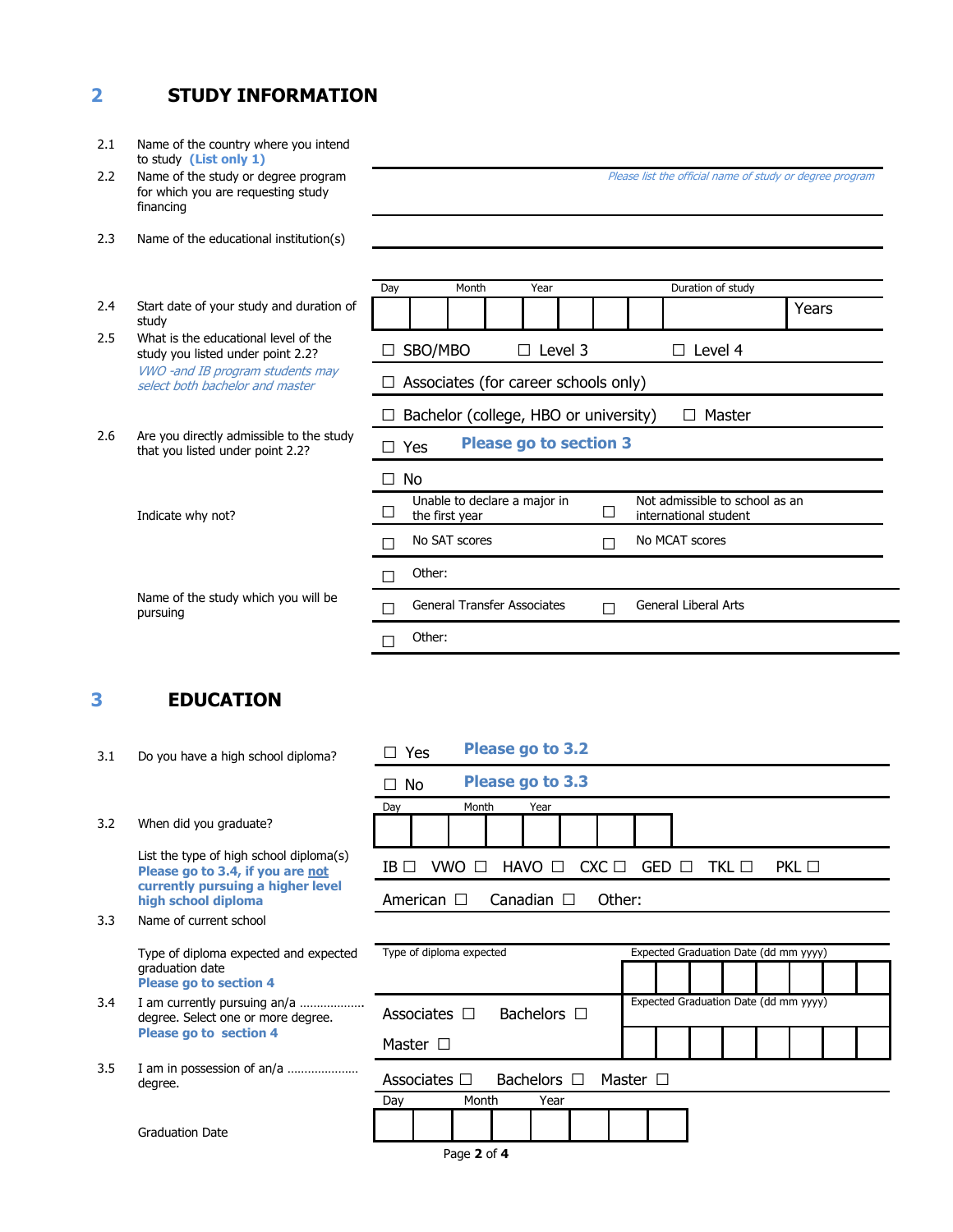## **4 PARENTAL INFORMATION**

### 4.1 **Request to exclude a parent or parents from the study financing request**

A parent or both parents may be excluded from a request study financing only in the following cases:

| I do not want to exclude my parents                                                                                                                                                                 |                                                                             | П                                                                 | Please go to 4.2                                                                        |                         |                          |                |                       |                                                                                                     |  |  |  |  |  |
|-----------------------------------------------------------------------------------------------------------------------------------------------------------------------------------------------------|-----------------------------------------------------------------------------|-------------------------------------------------------------------|-----------------------------------------------------------------------------------------|-------------------------|--------------------------|----------------|-----------------------|-----------------------------------------------------------------------------------------------------|--|--|--|--|--|
|                                                                                                                                                                                                     |                                                                             |                                                                   | <b>Father</b> (skip to 4.2) $\Box$ Mother (skip to 4.3) $\Box$ Both parents (skip to 5) |                         |                          |                |                       |                                                                                                     |  |  |  |  |  |
| Indicate the reason (s)                                                                                                                                                                             |                                                                             | $\perp$                                                           | 5 years                                                                                 |                         | No contact for more than |                | A serious conflict or | irreconcilable differences                                                                          |  |  |  |  |  |
|                                                                                                                                                                                                     |                                                                             | ⊔                                                                 | support                                                                                 | No structural financial |                          |                |                       |                                                                                                     |  |  |  |  |  |
| The applicant must submit a declaration from the Court of Guardianship, school, guidance counselor,<br>social worker or psychologist supporting the abovementioned for this request to be approved. |                                                                             |                                                                   |                                                                                         |                         |                          |                |                       |                                                                                                     |  |  |  |  |  |
|                                                                                                                                                                                                     |                                                                             |                                                                   |                                                                                         |                         |                          |                |                       |                                                                                                     |  |  |  |  |  |
| <b>Mother's Information</b>                                                                                                                                                                         |                                                                             |                                                                   |                                                                                         |                         |                          |                |                       |                                                                                                     |  |  |  |  |  |
|                                                                                                                                                                                                     |                                                                             |                                                                   |                                                                                         |                         |                          |                |                       | <b>Deceased</b> $\Box$ If yes, go to 4.3. The applicant must submit a copy of the death certificate |  |  |  |  |  |
| Crib Number                                                                                                                                                                                         |                                                                             |                                                                   |                                                                                         |                         |                          |                |                       |                                                                                                     |  |  |  |  |  |
| Surname                                                                                                                                                                                             |                                                                             |                                                                   |                                                                                         |                         |                          |                |                       |                                                                                                     |  |  |  |  |  |
|                                                                                                                                                                                                     | First Name                                                                  |                                                                   |                                                                                         |                         |                          |                | Initials              |                                                                                                     |  |  |  |  |  |
| First name and Initial (s)                                                                                                                                                                          |                                                                             |                                                                   |                                                                                         |                         |                          |                |                       |                                                                                                     |  |  |  |  |  |
| Date of Birth and                                                                                                                                                                                   | Day                                                                         | Month                                                             | Year                                                                                    |                         |                          | Place of Birth |                       |                                                                                                     |  |  |  |  |  |
| Place of Birth                                                                                                                                                                                      |                                                                             |                                                                   |                                                                                         |                         |                          |                |                       |                                                                                                     |  |  |  |  |  |
| Email Address and                                                                                                                                                                                   | <b>Email Address</b>                                                        |                                                                   |                                                                                         |                         |                          |                | Telephone number      |                                                                                                     |  |  |  |  |  |
| telephone number                                                                                                                                                                                    |                                                                             |                                                                   |                                                                                         |                         |                          |                |                       |                                                                                                     |  |  |  |  |  |
| Local Address:<br>Street and number                                                                                                                                                                 | <b>Street</b>                                                               |                                                                   |                                                                                         |                         |                          |                |                       | House/Apartment number                                                                              |  |  |  |  |  |
| <b>District</b>                                                                                                                                                                                     |                                                                             |                                                                   |                                                                                         |                         |                          |                |                       |                                                                                                     |  |  |  |  |  |
| Taxable income for 2012                                                                                                                                                                             | NAF.                                                                        | Please indicate your assessed taxable income after all applicable |                                                                                         |                         |                          |                |                       |                                                                                                     |  |  |  |  |  |
|                                                                                                                                                                                                     |                                                                             |                                                                   |                                                                                         |                         |                          |                |                       |                                                                                                     |  |  |  |  |  |
|                                                                                                                                                                                                     |                                                                             |                                                                   |                                                                                         |                         |                          |                |                       |                                                                                                     |  |  |  |  |  |
| Signature and date                                                                                                                                                                                  |                                                                             |                                                                   |                                                                                         |                         |                          |                |                       |                                                                                                     |  |  |  |  |  |
|                                                                                                                                                                                                     | I declare that I have completed the information above fully and truthfully. |                                                                   |                                                                                         |                         |                          |                |                       |                                                                                                     |  |  |  |  |  |
|                                                                                                                                                                                                     |                                                                             |                                                                   |                                                                                         |                         |                          |                |                       |                                                                                                     |  |  |  |  |  |

| Is your father's<br>information listed on your        |            | $\Box$ No Please go to section 5 |       |  |      |  |  |  |          |                |  |  |  |  |
|-------------------------------------------------------|------------|----------------------------------|-------|--|------|--|--|--|----------|----------------|--|--|--|--|
| birth certificate or<br>acknowledgement<br>documents? |            | Yes                              |       |  |      |  |  |  |          |                |  |  |  |  |
| Crib Number                                           |            |                                  |       |  |      |  |  |  |          |                |  |  |  |  |
| Surname                                               |            |                                  |       |  |      |  |  |  |          |                |  |  |  |  |
|                                                       | First Name |                                  |       |  |      |  |  |  | Initials |                |  |  |  |  |
| First name and Initial (s)                            |            |                                  |       |  |      |  |  |  |          |                |  |  |  |  |
|                                                       | Day        |                                  | Month |  | Year |  |  |  |          | Place of Birth |  |  |  |  |
| Date of Birth and<br>Place of Birth                   |            |                                  |       |  |      |  |  |  |          |                |  |  |  |  |
|                                                       |            |                                  |       |  |      |  |  |  |          |                |  |  |  |  |